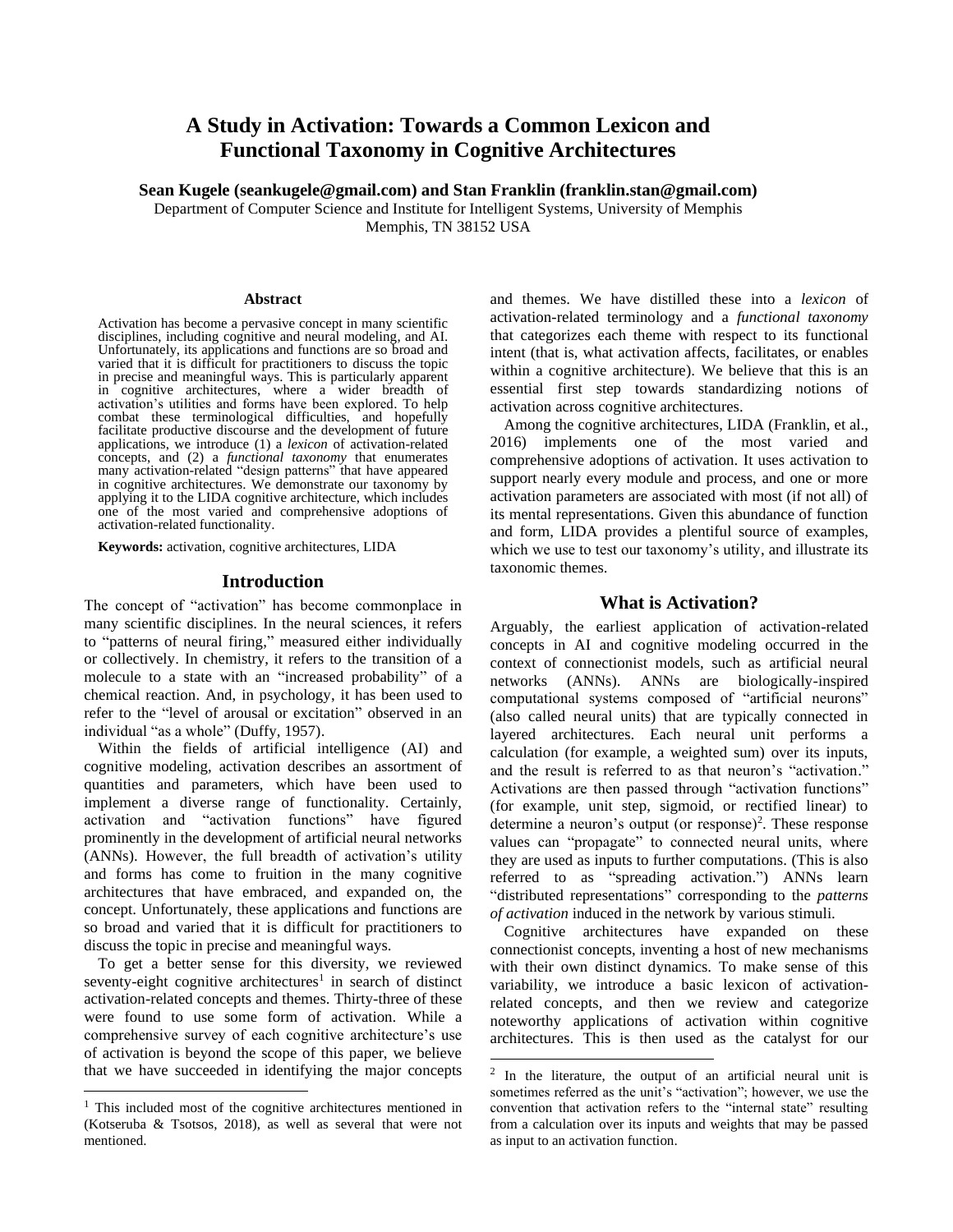"functional taxonomy," which is presented later in the paper.

# **Concepts and Terminology**

Activations are typically implemented as continuous, scalar quantities, or vectors of such quantities (such as, "patterns of activation"). They must have an *activation source* ("how activation is acquired?"), an *activation target* ("what gets activated?"), and a *function(s)* in the system. An implicit or explicit *decay strategy* must also be provided. Optionally, an *activation spreading* mechanism can be implemented that propagates activation between one or more activation targets, and an *activation threshold* can be specified that requires a target's activation be above, or below, a specific value before initiating its associated functionality.

**Activation Sources.** Anything can be used as a source of activation. The only requirement is that it activates its target *consistently* with respect to some intended purpose. For example, if an activation parameter is intended as a measure of its target's "relevance", "urgency", "salience", "reliability", etc., then the activation source must generate activation in proportion to the target's current compatibility with that measure.

In practice, an *activation source* is often a (mathematical) function specified in terms of other activations or conceptual quantities. An example of this is ACT-R's (Anderson, et al., 2004) formula for determining the activation of a "chunk" (that is, a declarative unit of knowledge):

$$
A_i = B_i + \sum_j W_j S_{ji},
$$

where  $A_i$  is the *i*th chunk's activation,  $B_i$  is its *base-level activation*,  $W_j$  is the "attentional weighting" of the jth element in the "current goal," and  $S_{ij}$  is the *associative activation* between chunk *i* and its *j*th supporting element. In this context, base-level activation and associative activation are activation sources that determine the activation of a chunk. Base-level activation  $(B_i)$  has its own activation source, based on the function

$$
B_i = \ln(\sum_j t_j^{-d}),
$$

where  $t_j$  is the time that has passed since the *j*th retrieval of chunk  $i$ , and  $d$  is a fixed parameter that determines the shape of the learning/forgetting curve.

**Activation Targets.** "Knowledge" representations (semantic, perceptual, procedural, etc.) are the most common *activation targets* in cognitive architectures. However, other data structures, processes, modules, and even entire cognitive systems have been used. The only requirement is that the target is an entity whose function (or identity) can be meaningfully modulated (or determined) by an activation's value.

**Decay Strategies.** *Explicit* decay strategies are often implemented using (mathematical) functions that are periodically invoked for the purpose of decreasing the value of an activation variable over time. For example, DUAL (Kokinov, 1994) invokes an exponential decay function each time step to decrease the activation of its working memory elements (save for the most active, which is referred to as "the focus"). By contrast, *implicit* strategies often implement decay directly within activation sources; for example, in ACT-R's base-level activation equation (shown earlier), the contribution of the  $i$ th chunk retrieval "decays away as a power function (producing the power law of forgetting)" (Anderson, et al., 2004).

**Spreading Activation.** Many cognitive architectures allow activation to "propagate" between *associated activation targets*. For example, Copycat's (Hofstadter & Mitchell, 1995) long-term memory module, the Slipnet, supports activation spreading between its nodes. These nodes (representing concepts) serve as activation targets, and its links (associations) serve as conduits that allow the passing of activation between them. The "conceptual distance" between nodes, which is based on the activation of its links' labels, determines the amount of activation spread.

A more sophisticated example occurs in the Agent Network Architecture (ANA) (Maes, 1991), which features predecessor, successor, and conflictor links that allow "activation energy" to spread between, and accumulate in, different competence modules (for example, action and belief modules). Predecessor and successor links are *excitatory* (increasing the activations of their associated activation targets) while conflictor links are *inhibitory* (decreasing the activations of their associated activation targets). The magnitude of this increase or decrease is proportional to a (source) competence module's activation.

As a final example, 4CAPS (Just & Varma, 2007) supports activation spreading using weighted *conditionaction* production rules that function like weighted links. These productions spread activation iteratively (that is, over multiple "cycles") from task-activated cortical "centers" to their associated declarative elements.

## **Activation Thresholds.** Activation is often functionally

"inert" (that is, its associated functionality is not invoked) unless its value crosses above or below an *activation threshold*. Such thresholds control the retrieval of ACT-R's chunks (Anderson, et al., 2004), the execution of ANA's competence modules (Maes, 1991), and the spreading of activation and updating of network weights (associative learning) in LEABRA (O'Reilly, 1996).

Activation thresholds in cognitive architectures can be thought of as generalizations of the binary threshold functions (unit step functions) that appeared in early connectionist networks, such as perceptrons (Rosenblatt, 1958). However, while the function of a perceptron's activation threshold  $(\theta)$  is limited to modulating its units' "all-or-nothing" output signals (+1 if a unit's activation  $\geq$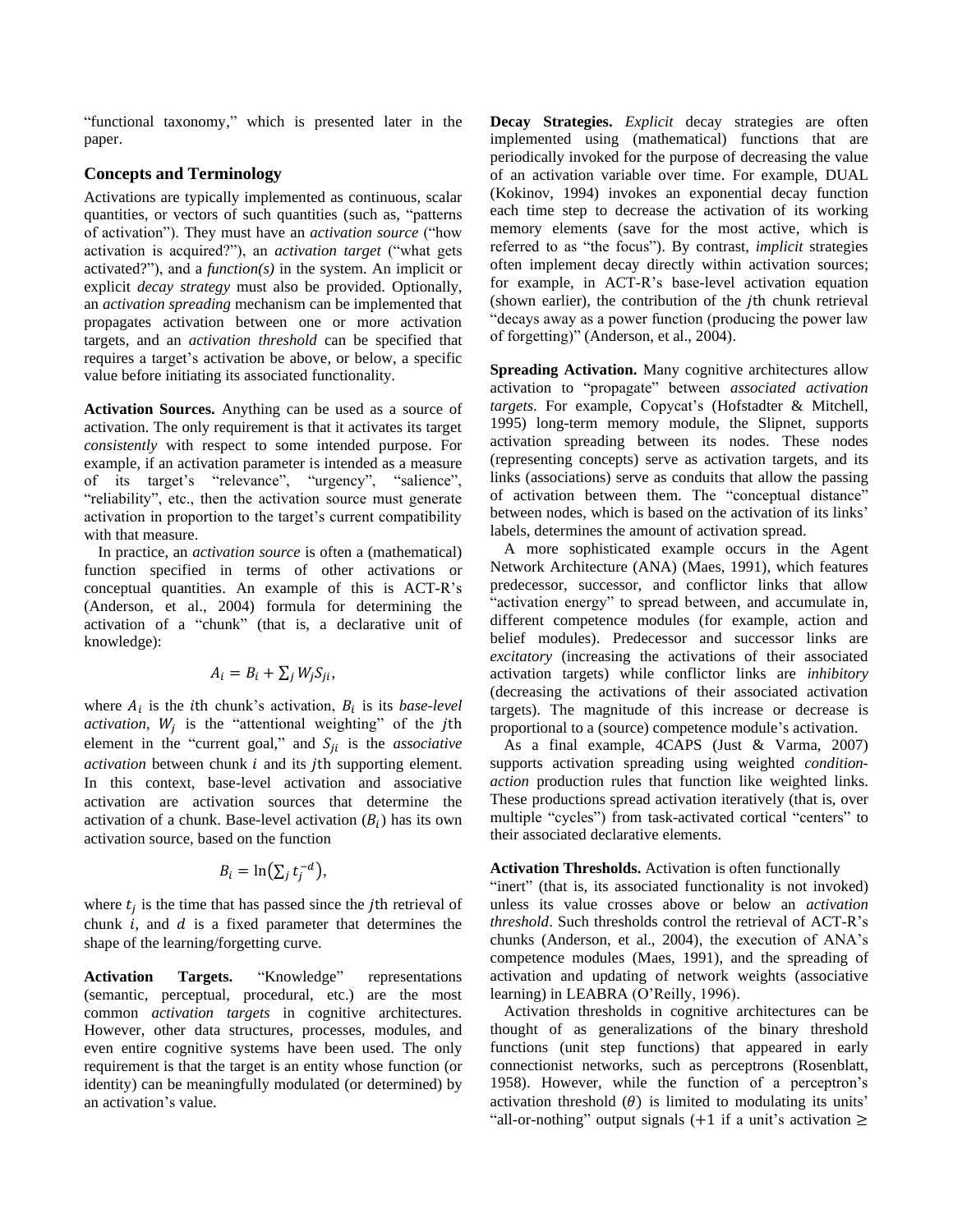$\theta$ ; 0 otherwise), the range of functionality that can be modulated in cognitive architectures is seemingly limitless.

## **Activation's Functions in Cognitive Architectures**

Having established a basic vocabulary of activation-related concepts, we now present the major activation-related functional themes that have appeared in cognitive architectures.

**Access to Mental Representations.** One of the most common uses of activation in cognitive architectures has been to influence global, module-specific, or processspecific access to mental representations. Activation, in this context, can be interpreted as specifying the current, context-specific *relevance* of mental representations, allowing cognitive resources to be focused on representations that matter most at a given moment. For example, in ACT-R, activation controls both the probability and timing of declarative memory (that is, "chunk") retrieval. In Soar (Laird, 2012), activation biases the retrieval of episodic memories. And, in CERA-CRANIUM (Arrabales, Ledezma, & Sanchis, 2009), the priority of percept processing is determined by activation, where those with the lowest activations are not processed at all.

**Removal of Mental Representations.** Activation has been used to modulate the purging and/or pruning<sup>3</sup> of short-term and long-term mental representations. For example, Soar removes working-memory elements when their activations have decayed below some fixed (removal) threshold (Laird, 2012). These representations are still available in long-term semantic memory for later retrieval, but the system has determined that they are no longer directly relevant to its current task (based on their activations). In other words, these representations are "gone, but not forgotten." We refer to this as "bounded" removal. Representations can also be removed "globally," such as occurs when the base-level activations associated with LIDA's (Franklin, et al., 2016) long-term memory representations (declarative, perceptual, procedural, etc.) decay below a removal threshold. In these cases, the representations are no longer available for use or retrieval. That is, they have been "forgotten."

This functional theme complements activation's use as an *access modulator*, and both uses often appear together in cognitive architectures. Jointly, they can be said to determine the "availability" of mental representations.

**Informational Content.** Cognitive architectures have used *patterns of activation* as "informational content." These activation patterns must somehow represent the sensory, perceptual, and/or conceptual essences of experiences, introspections, etc. This theme is exemplified in ART (Grossberg, 1999), where patterns of activations are stored as short-term or long-term memory "traces." Shanahan's (2006) brain-based implementation of Global Workspace Theory (Baars, 1988) also makes extensive use of patterns of activation as mental representations.

**Associative Dynamics.** Activation has been used to represent the time-varying, context-sensitive, strength of associations between mental representations. Here, activation can be interpreted as associative weights, or modulators of associative weights, whose values are influenced by situational context or prior experiences. ACT-R's "associative activations" are one example of this. Another example occurs in Copycat's Slipnet, where the conceptual distances between its nodes are based on the activations of its links' "labels." Concepts (that is, nodes) that are closer in conceptual distance (that is, have higher link label activations) are more likely to "slip" into one another, and be treated as analogous concepts.

**System Dynamics.** Activation can locally or globally modulate "how" cognitive operations are performed. In this context, activation could be viewed as representing dynamic dispositions, temperaments, or moods, and the notion of "activation as arousal" (see (Duffy, 1957)) is consistent with this theme. An example of this from a cognitive architecture is Copycat's "temperature," which is described by Hofstadter and Mitchell (1995) as a variable that "monitors the stage of processing, and helps to convert the system from its initial largely bottom-up, open-minded mode to a largely top-down, closed-minded one."

**Measures of Intensity or Degree.** Activation often represents a graded measure of some quantity with a clear semantic interpretation (for example, "reliability") that fluctuates in intensity over time. Due to the conceptual interpretability of these measures, they often serve as activation sources that modulate other cognitive functions. An example of activation as a *measure of intensity* appears in Leabra, where network activations represent "graded (continuous) states of truth-value" that estimate "the degree to which [a hypothesis] is believed to be true by the network" (O'Reilly, 1996). Another example occurs in LIDA, where the activations associated with LIDA's feeling nodes quantify an agent's current "liking" or "disliking" of a stimulus.

**Process Scheduling.** Activation has been used to determine or influence the execution of events, tasks, processes, and modules. The CopyCat architecture contains a module called the Coderack that serves as a pool of "codelets<sup>4</sup>." Each codelet is associated with an "urgency" value that is a function of the activation patterns in the Slipnet. These are used by the Coderack to determine the *probability* that a particular codelet will be selected for execution. Activation,

<sup>&</sup>lt;sup>3</sup> Pruning refers to the extraction of a mental representation from a data structure (like a tree or associative network) that requires additional structural maintenance (such as the removal of links or "dangling" associations) to purge the targeted item.

<sup>4</sup> Codelets are processes that function as simple agents with the ability to find, create, or destroy structures in Copycat's Workspace.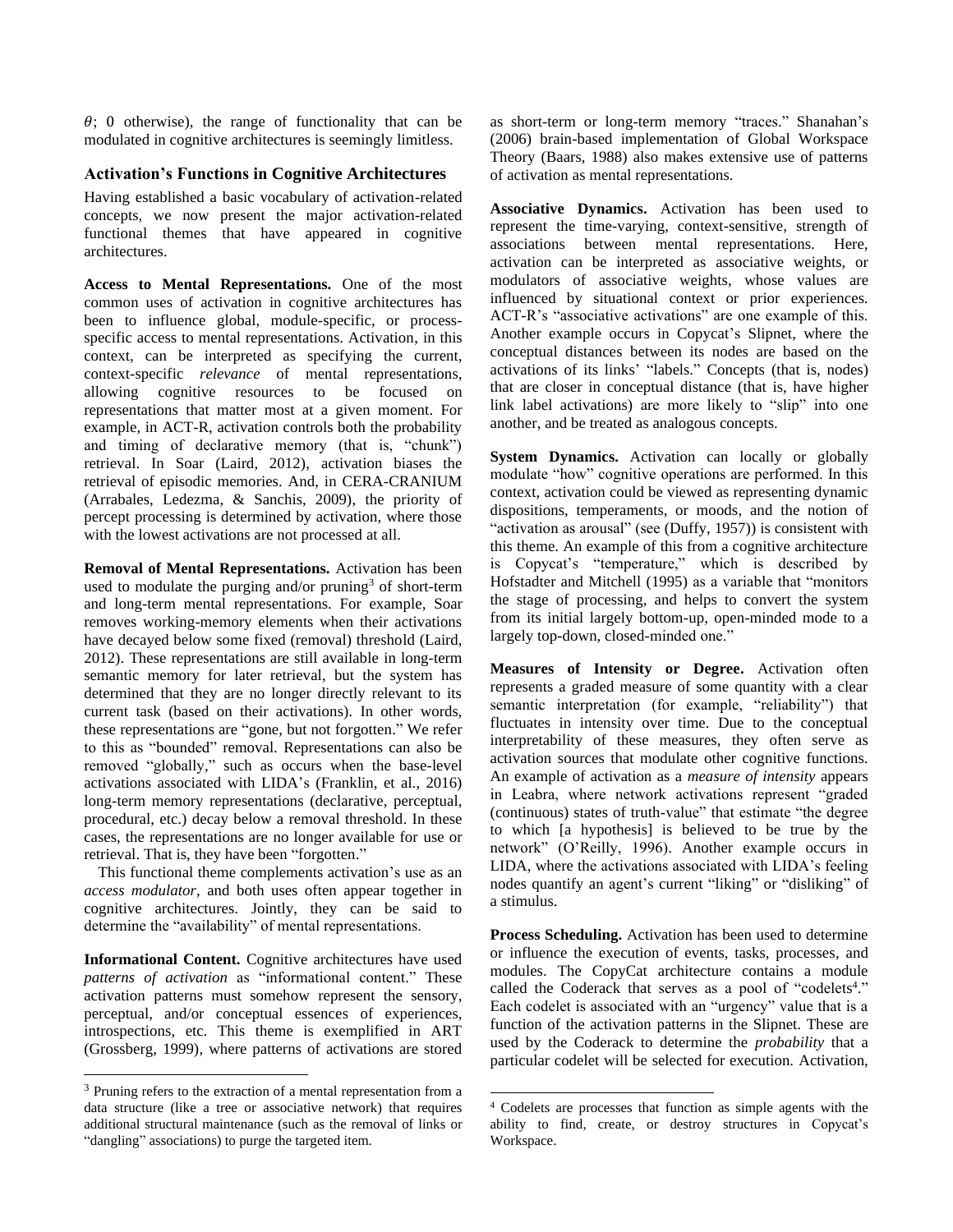in this context, can be viewed as *influencing system dynamics* through the immediate or future execution of some cognitive process. Another example occurs in DiPRA (Pezzulo, 2009), which contains an "energy pool" from which its modules receive activation at the beginning of each execution cycle. Since activation is required for module execution, if the energy pool is depleted in a given cycle, then one or more modules may have to wait until a later cycle to execute.

# **A Functional Taxonomy**

In this section, we present our "functional taxonomy" of activation-related parameters/variables based on their uses in cognitive architectures (see [Figure 1\)](#page-3-0). At the highest level of our taxonomy, we divide activation-based functionality into three major themes: "representational," "system dynamics," and "measures of intensity or degree."

The *representational branch* is sub-divided into "associative dynamics," "availability," and "informational content." *Associative dynamics* includes "activation spreading" and the activation-based modulation of representational associations (for example, Copycat's conceptual distances). *Availability* covers the global (that is, system-wide) and bounded (that is, process or module-level) access and removal of representations. *Global*, in this context, could correspond to "forgetting" from long-term memory, and *bounded* to the eviction of representations from short-term memory. Lastly, *informational content* covers use-cases like ART's memory traces.

The *system dynamics* branch is sub-divided into "modulatory" and "scheduling" functions. *Modulatory* functions include system-wide, module-specific, or processspecific activation parameters that influence "how" operations are executed. This includes Copycat's temperature, and the notion of "arousal" from the psychological literature. *Scheduling* refers to the *deterministic* or *probabilistic* initiation of events or processes, based on activation, resulting in short-lived or long-lasting changes to a system's dynamics. LIDA's "triggers"<sup>5</sup> are examples of deterministic scheduling. Copycat's codelet "urgency" values are examples of probabilistic scheduling.

The *measures of intensity or degree* branch is intended to cover all activation parameters that serve to label an activation target as possessing some degree of an unambiguously defined property. This property should have a clear semantic interpretation. The magnitude of the activation indicates "to what extent" that target possesses the property. This covers, for example, Leabra's use of activation as a measure of the "truthiness" of a hypothesis.

# **Our Taxonomy Illustrated in LIDA**

Activation is ubiquitous in LIDA, with activation-related variables and parameters supporting most (if not all) of its



<span id="page-3-0"></span>Figure 1: A "functional taxonomy" of activation. Each element specifies a category of functions that an activation variable or parameter could support.

modules, processes, and data structures. All the major themes in our functional taxonomy are present in LIDA; therefore, in this section, we use LIDA to illustrate our functional taxonomy. But first, we introduce LIDA and its activation-related concepts, so that the reader is prepared for the demonstrations that follow.

# **What is LIDA?**

Learning Intelligent Decision<sup>6</sup> Agent (LIDA) (Franklin, et al., 2016) is a biologically-inspired cognitive architecture that implements, and fleshes out, significant portions of the Global Workspace Theory (GWT) of consciousness (Baars, 1988), as well as many other psychological theories (for example, Baddeley & Hitch, 1974; Barsalou, 1999; Conway, 2001; Ericsson, 1995). LIDA contains numerous short-term memory (STM) and long-term memory (LTM) modules, and special purpose processors called codelets<sup>7</sup>. These are depicted in [Figure 2,](#page-4-0) and their functions and common acronyms are summarized in [Table 1.](#page-5-0)

Cognition occurs in LIDA over a continual series of potentially overlapping "cognitive cycles," which correspond to the "action-perception cycle" referred to by many psychologists and neuroscientists (Fuster, 2004; Neisser, 1976). Each cognitive cycle is conceptually divided into "perception and understanding," attention, and "action and learning" phases. Higher-order cognitive processes such as planning, deliberation, and problem solving typically require many cognitive cycles. See (Franklin, et al., 2016) for more details.

# **LIDA's Activation Concepts**

LIDA has historically classified its activation parameters as either "base-level activations," "current activations," or

<sup>5</sup> LIDA's triggers are explained in more detail later in the section entitled "Triggers."

<sup>6</sup> For historical reasons, this word was previously "distribution". It was later changed.

<sup>7</sup> This terminology was inspired by Copycat's codelets.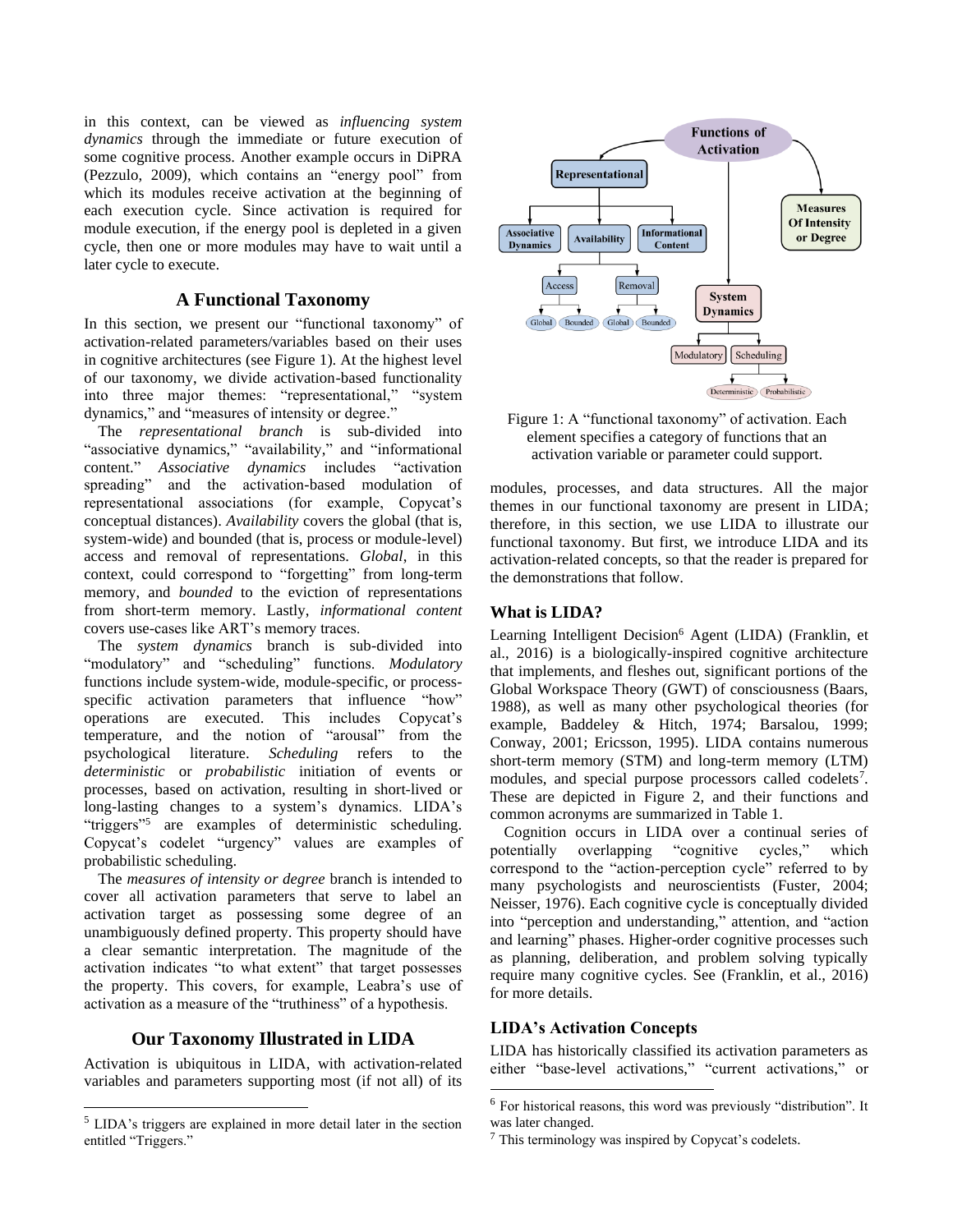

<span id="page-4-0"></span>Figure 2: The LIDA cognitive cycle diagram.

simply "activations" (or "total activations"). *Base-level activation*<sup>8</sup> is used to describe activations with relatively slow decay rates that have activation sources based on content in the global "conscious" broadcast. These activations support "selectionist learning" (Edelman, 1987), and are the basis for the removal (forgetting) of long-term memory representations and processes. *Current activation* refers to parameters with relatively rapid decay rates that (generally) reflect transitory, module-specific notions of current "relevance." And, *activation* (or *total activation*) is used to describe all other activation parameters. Many of these general-purpose activation parameters use base-level and current activations as activation sources; however, this is not always the case.

# **Taxonomic Examples in LIDA**

In this section, we will illustrate our taxonomy using activation-related examples from LIDA. These examples do not represent an exhaustive account of LIDA's activations; however, they should be sufficient to give the reader a taste of LIDA's major activation themes, and build an intuition for how our taxonomy could be applied in practice. Following each sub-section, we summarize the taxonomic themes that were covered.

**Low-Level Feature Detectors and SM Representations.** Modality-specific, low-level features detectors in Sensory Memory (SM) are activated in response to incoming sensory stimuli (from an agent's sensors). The *patterns of activation* generated in these feature detectors serve as sensory representations, corresponding to the incoming stimuli, that can be later incorporated into knowledge representations in the Workspace and long-term memory modules.

#### Taxonomic Themes Illustrated:

1. **Representational → Informational Content**  [*sensory representations as "activation patterns"*]

**The Activation and Instantiation of Percepts.** SM uses its sensory representations to activate (that is, update the "current activations" of) feature detectors in Perceptual Associative Memory (PAM). Activation then spreads, over "activation links," to linked PAM nodes. A PAM node's activation is based on the sum of its base-level and current activations. PAM nodes with activations greater than a fixed threshold are instantiated into the Current Situational Model (CSM) as percepts, making them available to codelets and cueing processes.

Taxonomic Themes Illustrated:

- 1. **Representational → Associative Dynamics**  [*spreading activation in PAM*]
- 2. **Representational**  $\rightarrow$  Availability  $\rightarrow$  Access  $\rightarrow$  Bounded [*percepts to CSM*]

**Attention Codelets and Coalitions.** Preconscious content in the CSM (including percepts and other LTM representations) retain their activations after instantiation (though they subsequently decay). Some attention codelets (ACs) (for example, the "default attention codelet" described in (Franklin, et al., 2016)) use the activation associated with preconscious content to determine their "level of interest" in those representations. When an AC is "sufficiently interested" in a representation, it will take it to a coalition forming process, which may create a *coalition* containing that content. A coalition's activation is based on the activation of its content, and the base-level activation of the AC advocating for that content (among other things).

<sup>8</sup> LIDA's base-level activation is roughly (conceptually) analogous to ACT-R's concept of base-level activation, but its meaning is far more varied and module specific. It also has a very different activation source, which is based on LIDA's conscious broadcasts.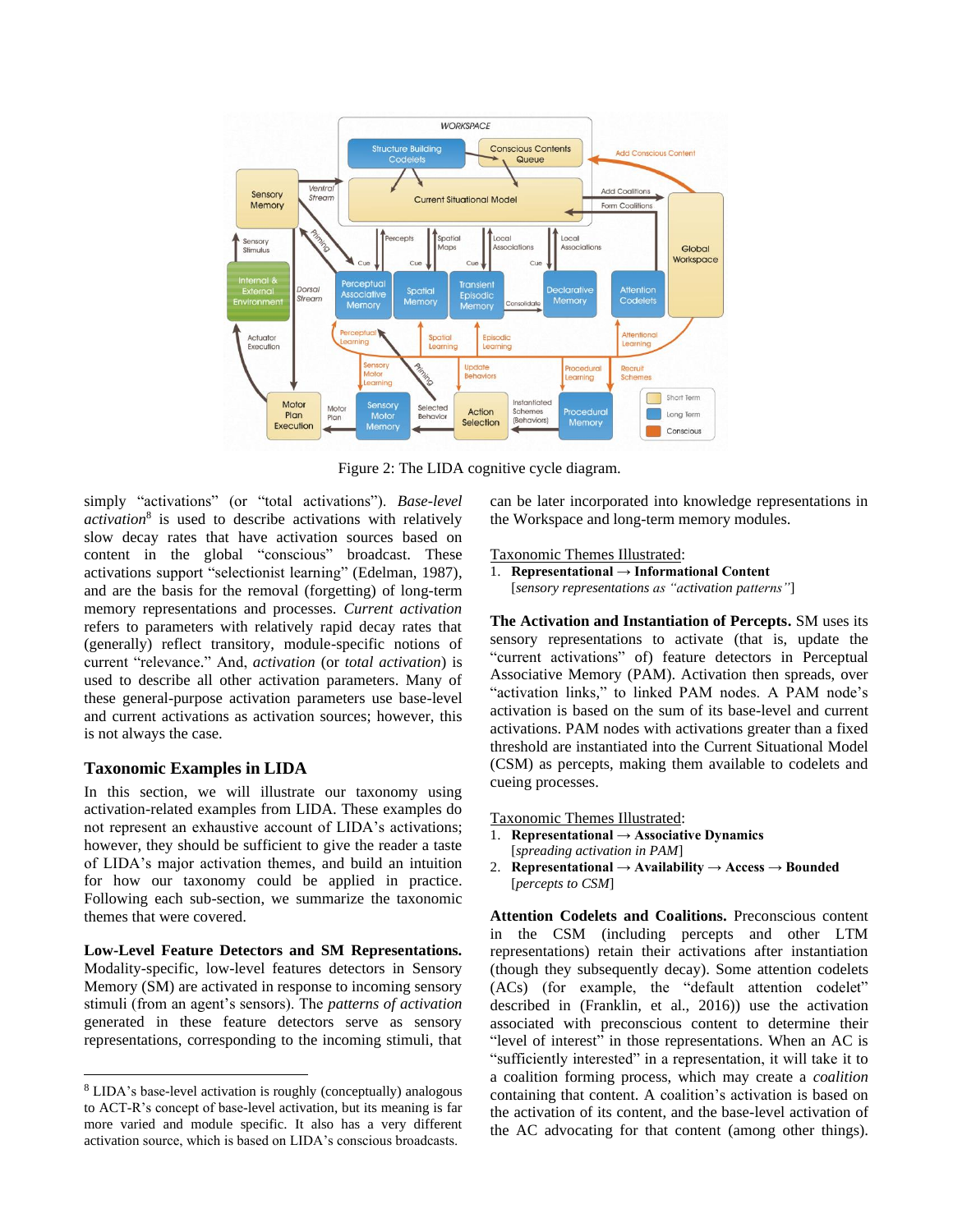<span id="page-5-0"></span>

| <b>Module / Process</b>                   | <b>Description</b>                                                                                                                                                                                                                                                                                                                |
|-------------------------------------------|-----------------------------------------------------------------------------------------------------------------------------------------------------------------------------------------------------------------------------------------------------------------------------------------------------------------------------------|
| <b>ACTION SELECTION (AS)</b>              | STM module supporting the selection of behaviors for execution by the SMS.                                                                                                                                                                                                                                                        |
| <b>ATTENTION CODELETS (ACS)</b>           | Specialized processors that monitor the CSM for content of interest based on their<br>own specific concerns, such as importance, urgency, novelty, etc. If such content is<br>found, the codelet takes it to a coalition forming process, which may create a<br>coalition that includes that codelet and the content it promotes. |
| <b>CONSCIOUS CONTENTS QUEUE (CCQ)</b>     | STM submodule of the Workspace that contains recent conscious broadcasts.                                                                                                                                                                                                                                                         |
| <b>CURRENT SITUATIONAL MODEL (CSM)</b>    | STM submodule of the Workspace that represents an agent's (preconscious)<br>interpretation of its current situation.                                                                                                                                                                                                              |
| <b>GLOBAL WORKSPACE (GW)</b>              | STM module that directs a winner-take-all competition among <i>coalitions</i> , and<br>broadcasts the content of the winning coalition in the global (conscious) broadcast.                                                                                                                                                       |
| MOTOR PLAN EXECUTION (MPE)                | See SMS.                                                                                                                                                                                                                                                                                                                          |
| PERCEPTUAL ASSOCIATIVE MEMORY (PAM)       | LTM module that supports LIDA's ability to recognize objects, events, entities,<br>concepts, etc., and the relationships between them. The most activated<br>representations in PAM are instantiated into the CSM as <i>percepts</i> after being<br>activated by incoming sensory content (or cueing).                            |
| PROCEDURAL MEMORY (PM)                    | LTM module containing representations called <i>schemes</i> that each encode a context,<br>action, and expected result. When schemes are instantiated (that is, when their free<br>variables are bound to specific values based on the contents of a conscious<br>broadcast) they are referred to as (candidate) behaviors.       |
| <b>SENSORY MEMORY (SM)</b>                | STM module that encodes modality-specific sensory content (from the environment)<br>as the activation of low-level features detectors. These, in turn, activate perceptual<br>representations in PAM. SM also sends sensory representations, based on the<br>activation of its low-level feature detectors, to the CSM.           |
| <b>SENSORY MOTOR MEMORY (SMM)</b>         | See SMS.                                                                                                                                                                                                                                                                                                                          |
| <b>SENSORY MOTOR SYSTEM (SMS)</b>         | Composed of two modules: Sensory Motor Memory and Motor Plan Execution. The<br>SMS selects and instantiates motor plan templates from SMM into concrete motor<br>plans, and sends them to the Motor Plan Execution module for execution.                                                                                          |
| <b>STRUCTURE BUILDING CODELETS (SBCS)</b> | Specialized processors that create or modify content in the CSM in support of<br>"preconscious thought" and situational understanding.                                                                                                                                                                                            |
| <b>WORKSPACE</b>                          | STM module supporting preconscious, situational understanding. At any given<br>moment it may contain cued long-term memories, percepts, sensory content (both<br>real and simulated), transient representations created by structure building codelets.<br>It contains two submodules-the CSM and CCQ.                            |

Table 1: Descriptions of LIDA's short-term memory (STM) and long-term memory (LTM) modules, and codelets.

Coalitions compete in a winner-take-all competition in the GW, *based entirely on the coalitions' activations*. The winning coalition's content is broadcast, making it globally accessible to all modules and processes.

Taxonomic Themes Illustrated:

- 1. **Representational → Availability → Access → Bounded**  [*CSM to coalition forming process via default AC*]
- 2. **Representational → Availability → Access → Global**  [*GW to global broadcast*]

**Triggers.** Competitions are *triggered* in the GW when a *single coalition* has an activation greater than an activation threshold, or a *set of coalitions* has activations *collectively* greater than a (different) threshold. LIDA's Action Selection module also features triggers that initiate competitions among its *behaviors* based on their activations. Since activation, in these cases, influences the rate at which conscious broadcasts occur, and actions are selected for execution, they are great examples of how activation can

directly, and deterministically, influence a system's *dynamics* through event scheduling.

Taxonomic Themes Illustrated:

1. **System Dynamics → Scheduling → Deterministic**  [*triggers*]

#### **Strength of Global Broadcasts and Attentional Blinks.**

The *strength* of a global broadcast is determined by the magnitude of the winning coalition's activation, which is used to modulate base-level activation updates in LIDA's LTM modules (that is, selectionist learning), and update other activations in STM modules. If a broadcast's strength is "extremely" high, it can induce an "attentional blink" (Madl & Franklin, 2012); that is, a brief "refractory period" that affects all ACs, from which it gradually recovers. During the refractory period, coalitions receive less activation when they are formed; therefore, conscious broadcasts are more likely to be triggered based on the elapsed time since the last broadcast, than the coalitions' activations.